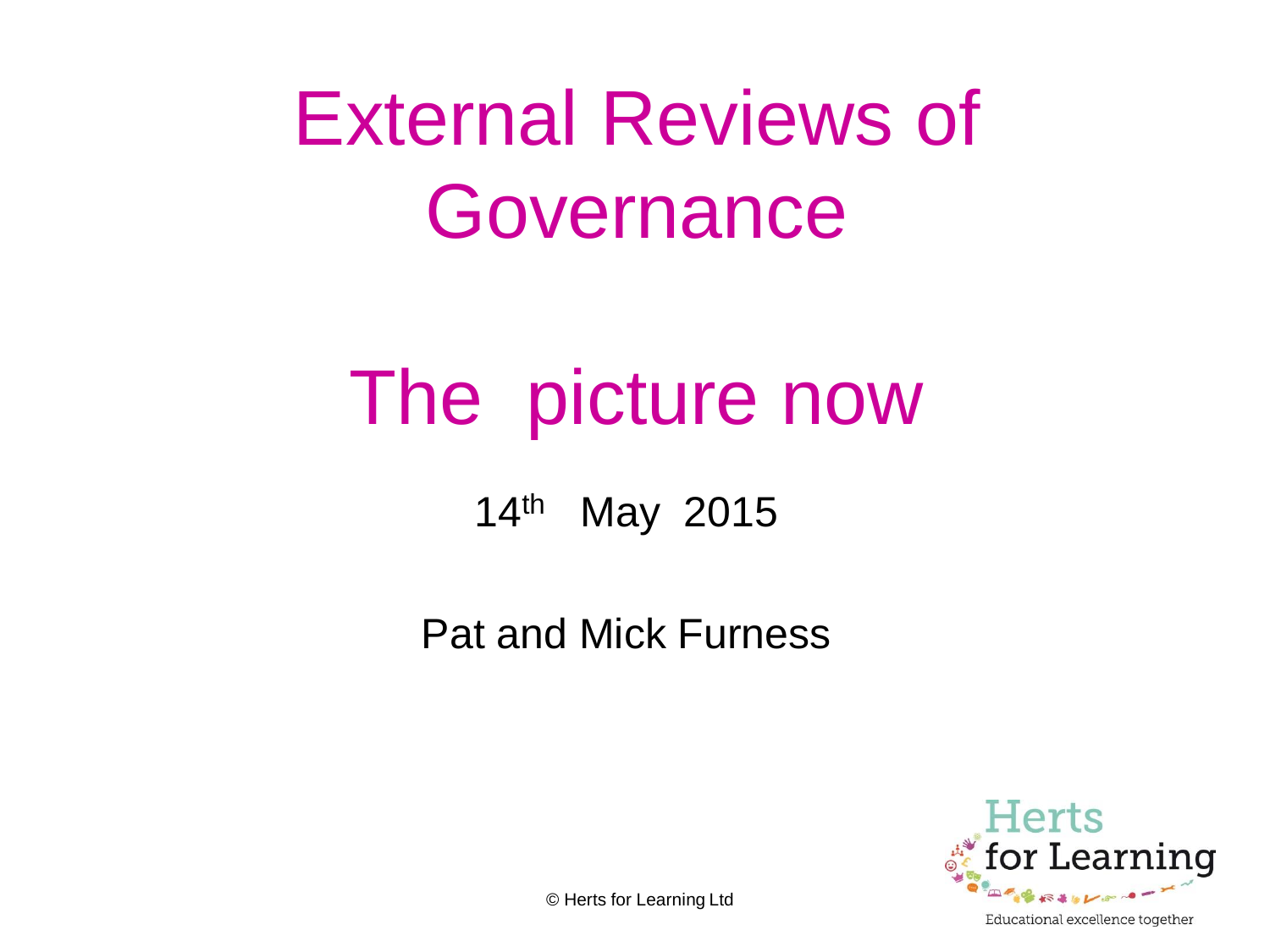## How the reviews began

- Effective governance for good schools: 20 questions for a school governing body to ask itself.
- "We wanted to keep the challenges to one page in order to engage as many governing bodies as possible in a simple exercise to reflect on their practice."

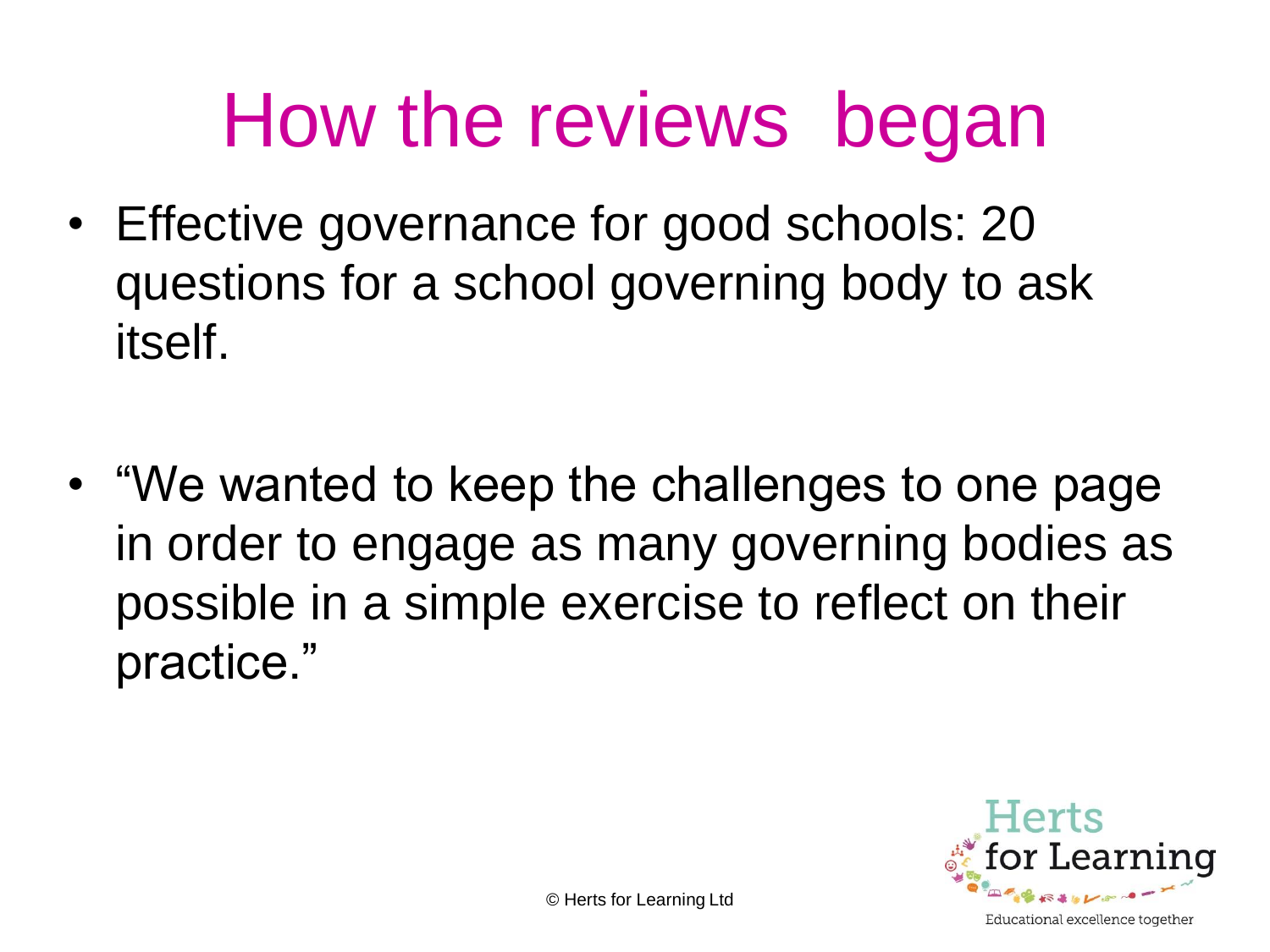External Reviews of Governance A guide developed by the National College for Teaching and Leadership

• "An external review of governance considers how well a school's governing body is working…Reviews are intended as a supportive process, to improve and develop governance, and not as an additional inspection."

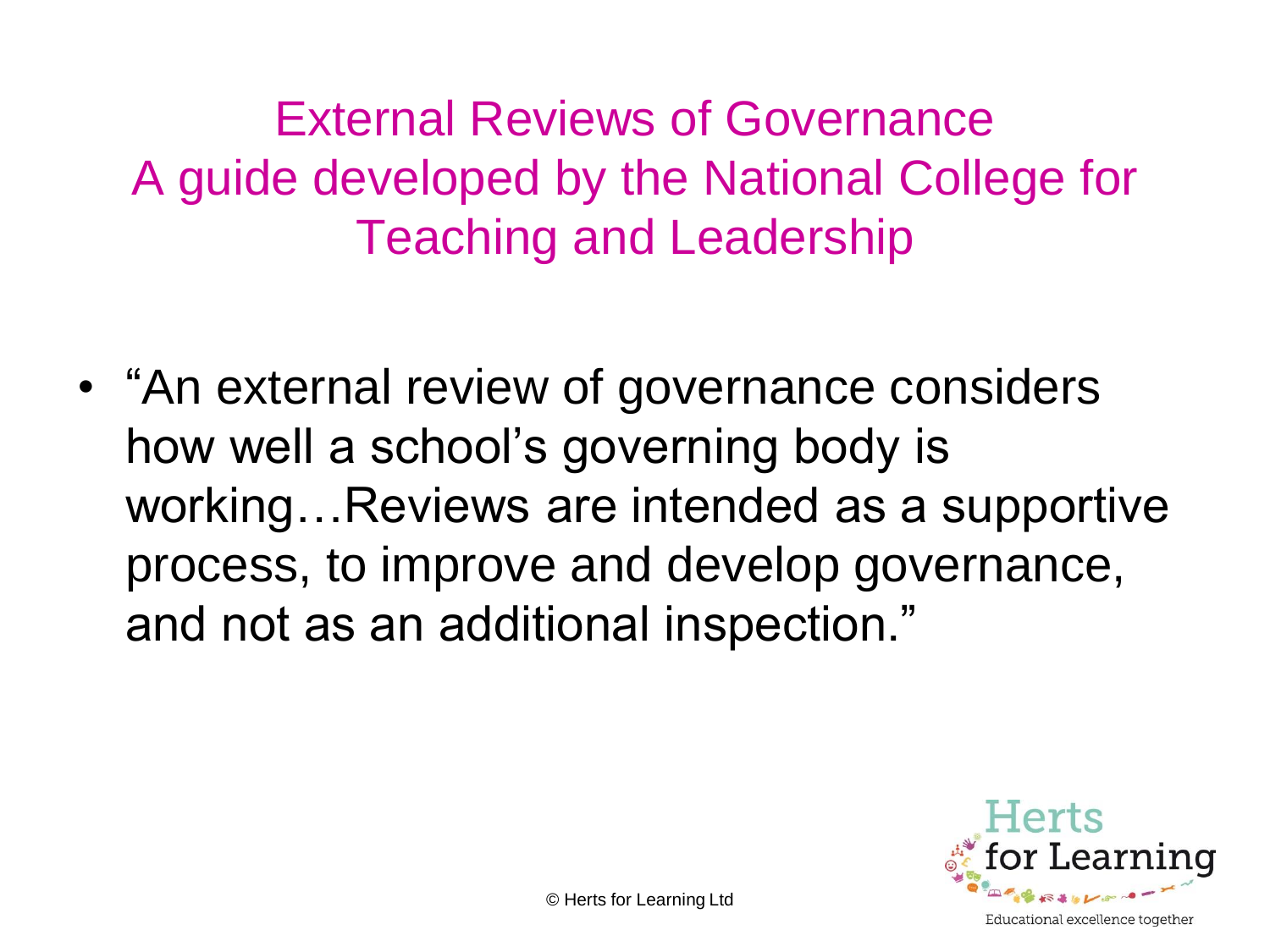## And

• "Strong governance strengthens school leadership and helps schools flourish. …there has never been a higher premium placed on the role of governors whatever the context of, or degree of challenge within, the school. The term "critical friend" has been subsumed within a new dawn of accountability and challenge, followed closely by impact and evidence."

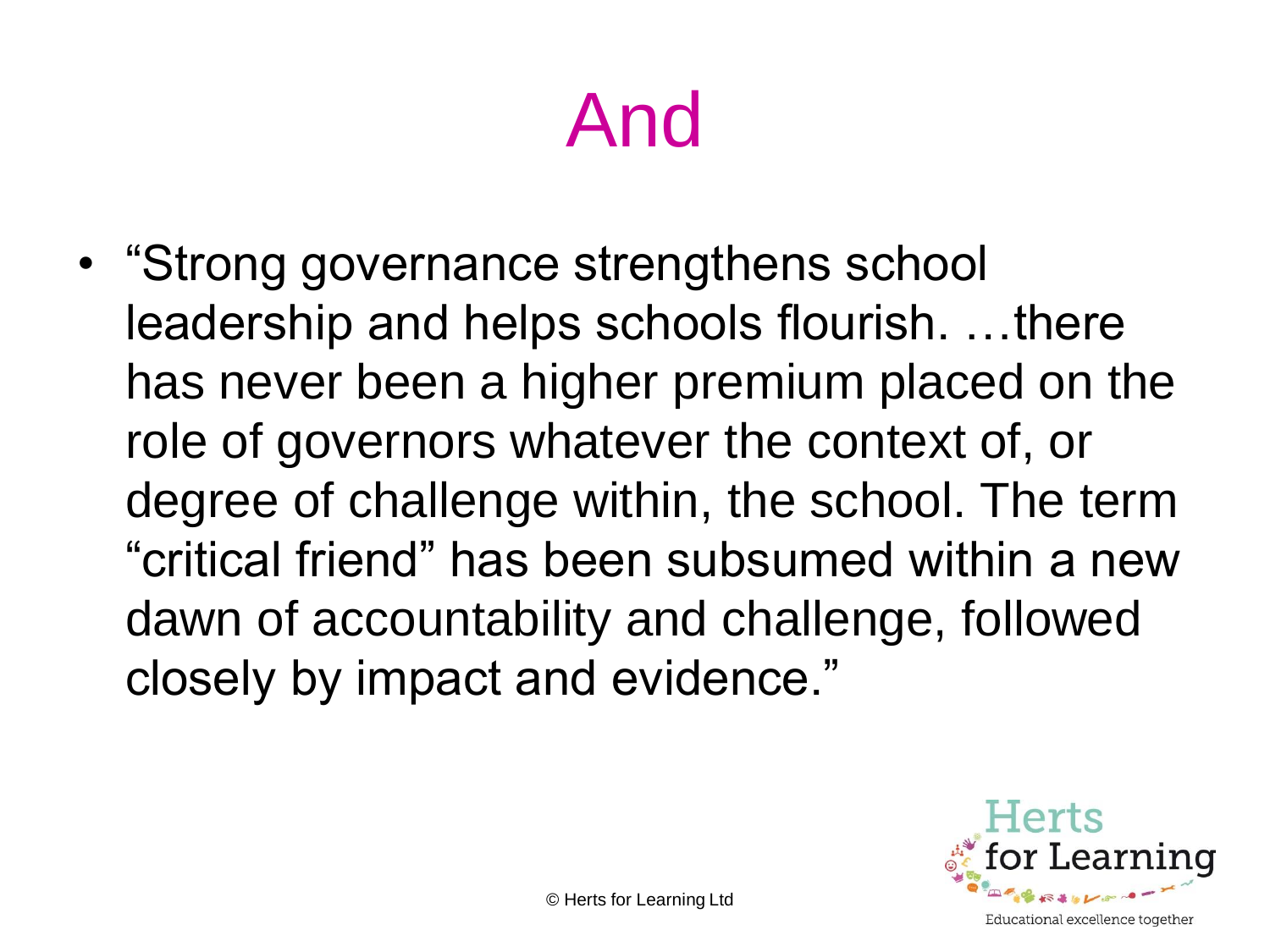## Pilots

- Following HMI led Ofsted inspections, 60 reviews of governance were piloted by the National College between October 2012 and 15<sup>th</sup> February 2013
- The aim was to move schools **requiring improvement** into at least **good**.



© Herts for Learning Ltd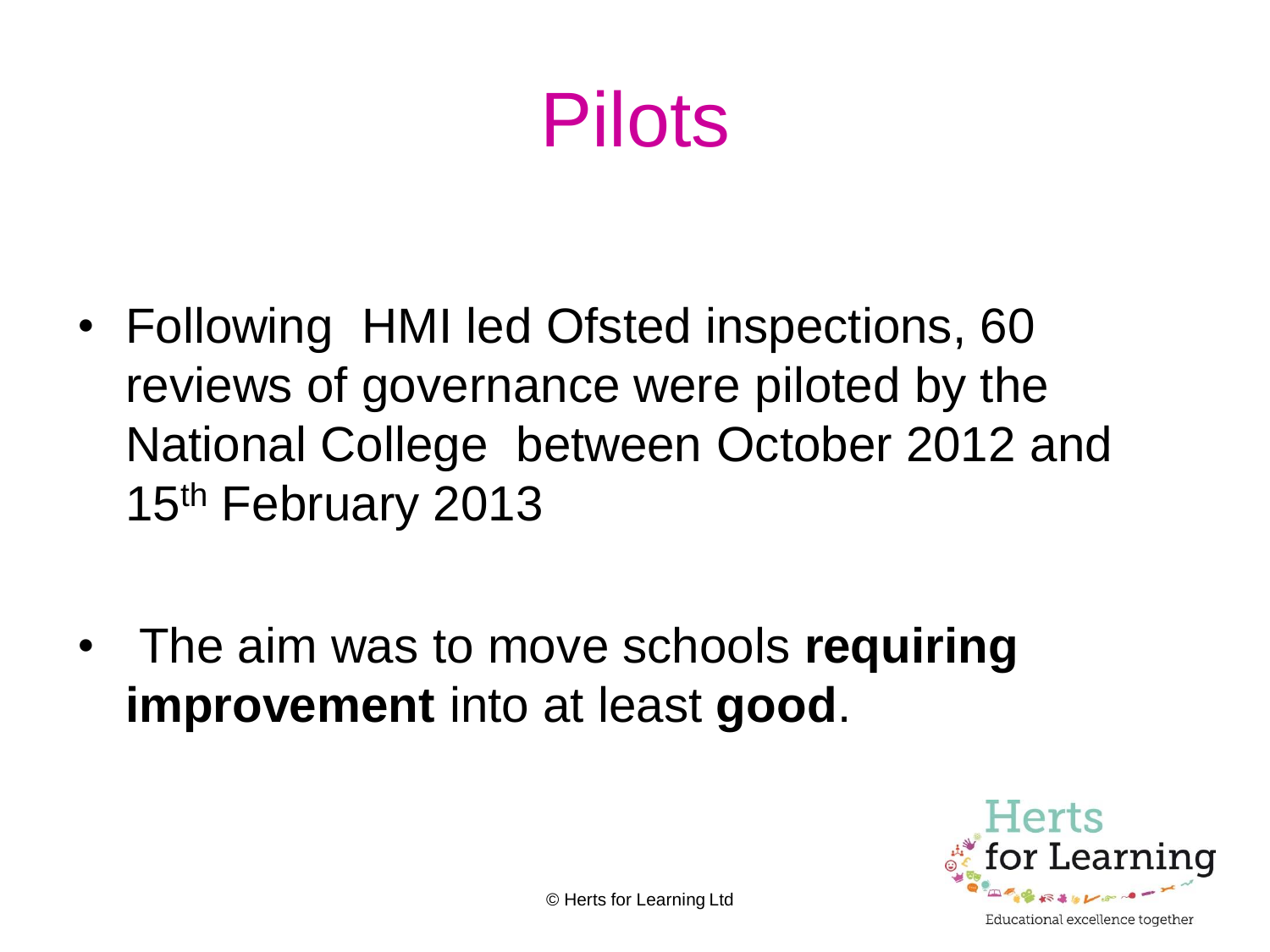## GB Review Process

- Based on the 9 criteria for effective governance given in
	- School Inspection Handbook, Ofsted, April 2013
	- National College's Review Framework
- Questionnaire explores the 9 criteria- 45 questions
- Review of key documentation to support judgements
- Interview with Chair and significant others

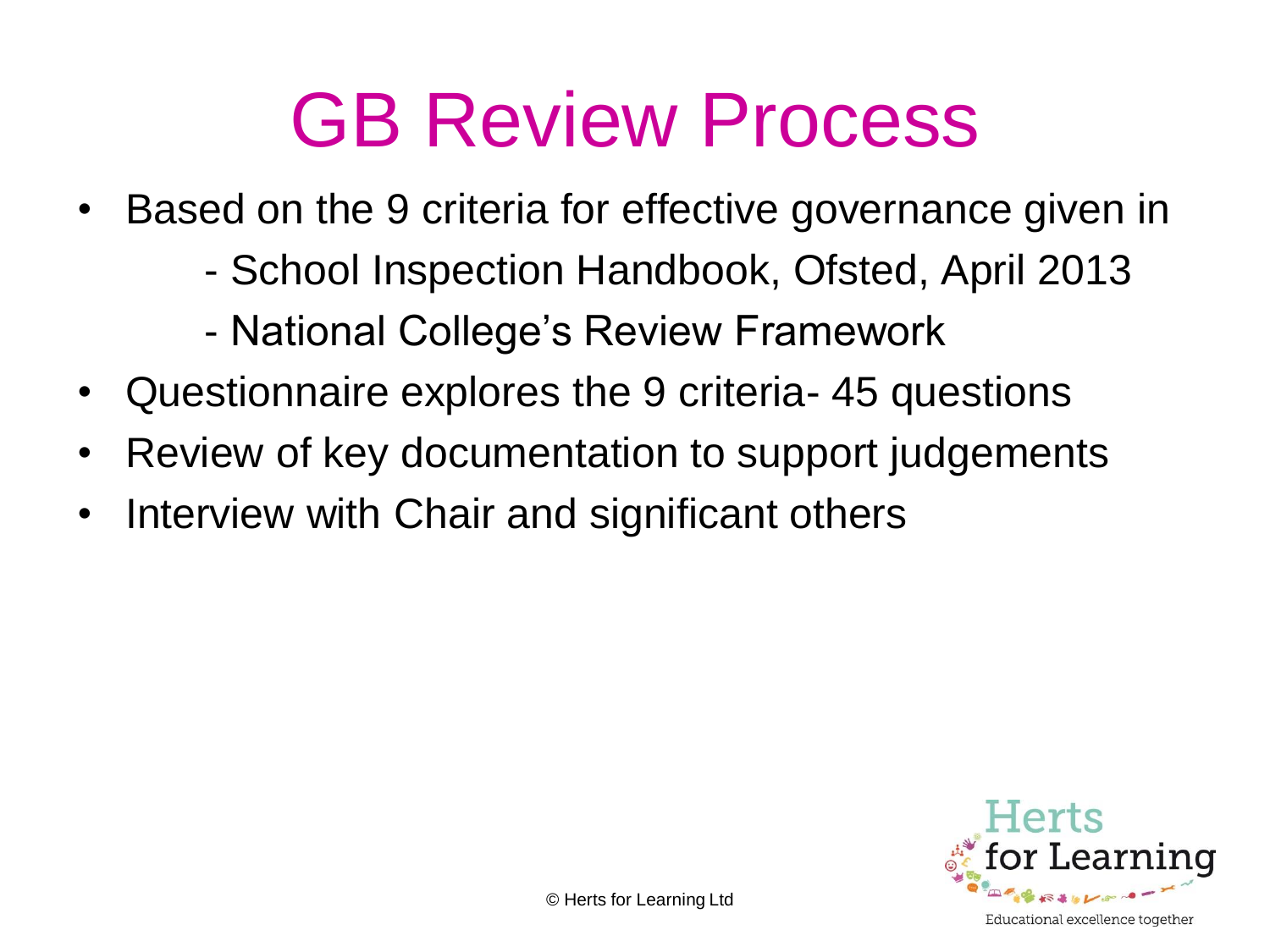#### and

- Draft action plan and summary report highlights areas for development
- QA- HFL- moderation process
- Facilitated review -opportunities to redefine planned actions
- Report returned to Chair for implementation

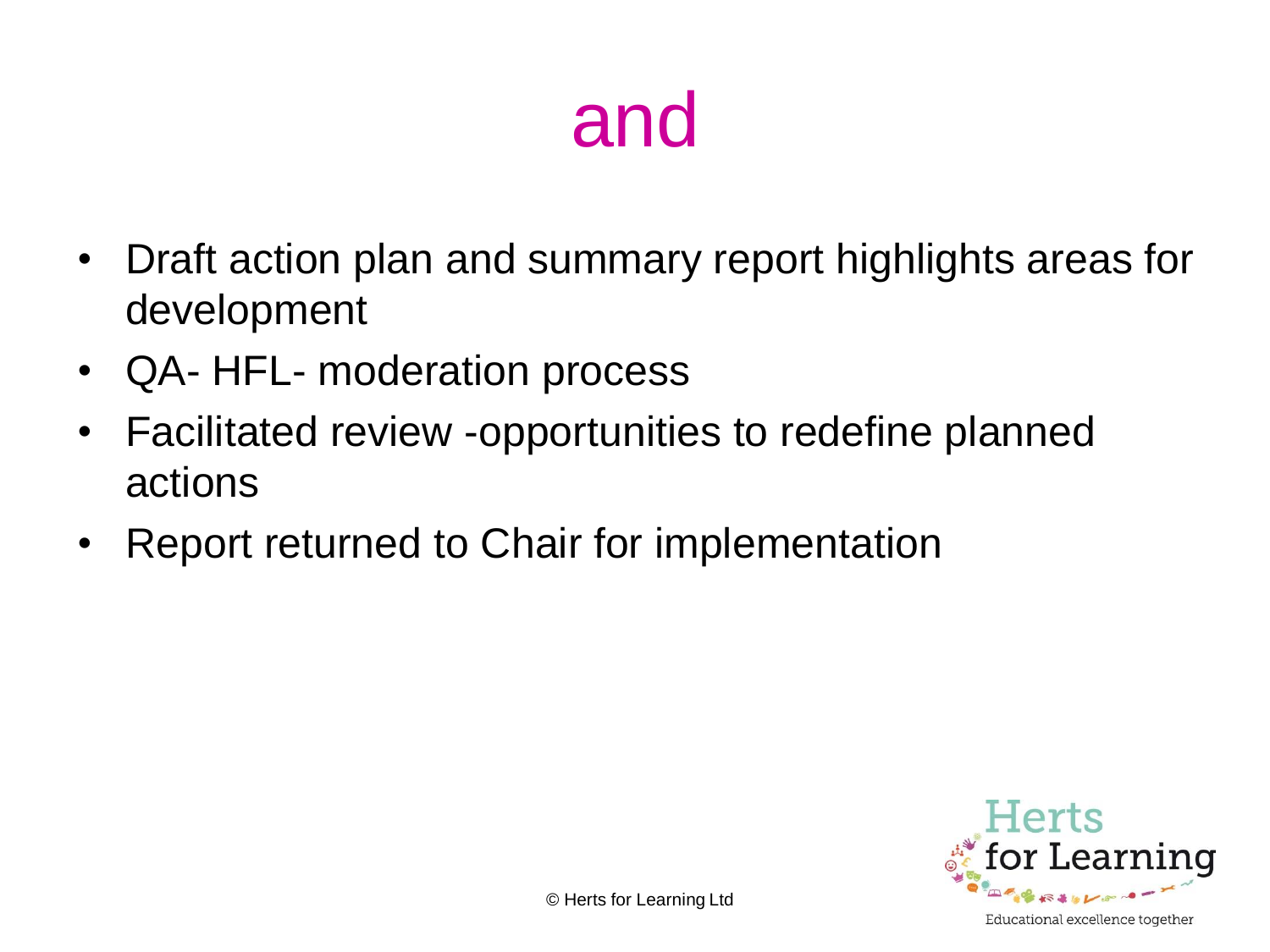Ofsted identified issues which have led to recommendations for external self reviews

- Governors not being ambitious about expectations
- Lack of challenge and holding to account
- Over reliance on information from the head
- Lack of systematic and structured visits



© Herts for Learning Ltd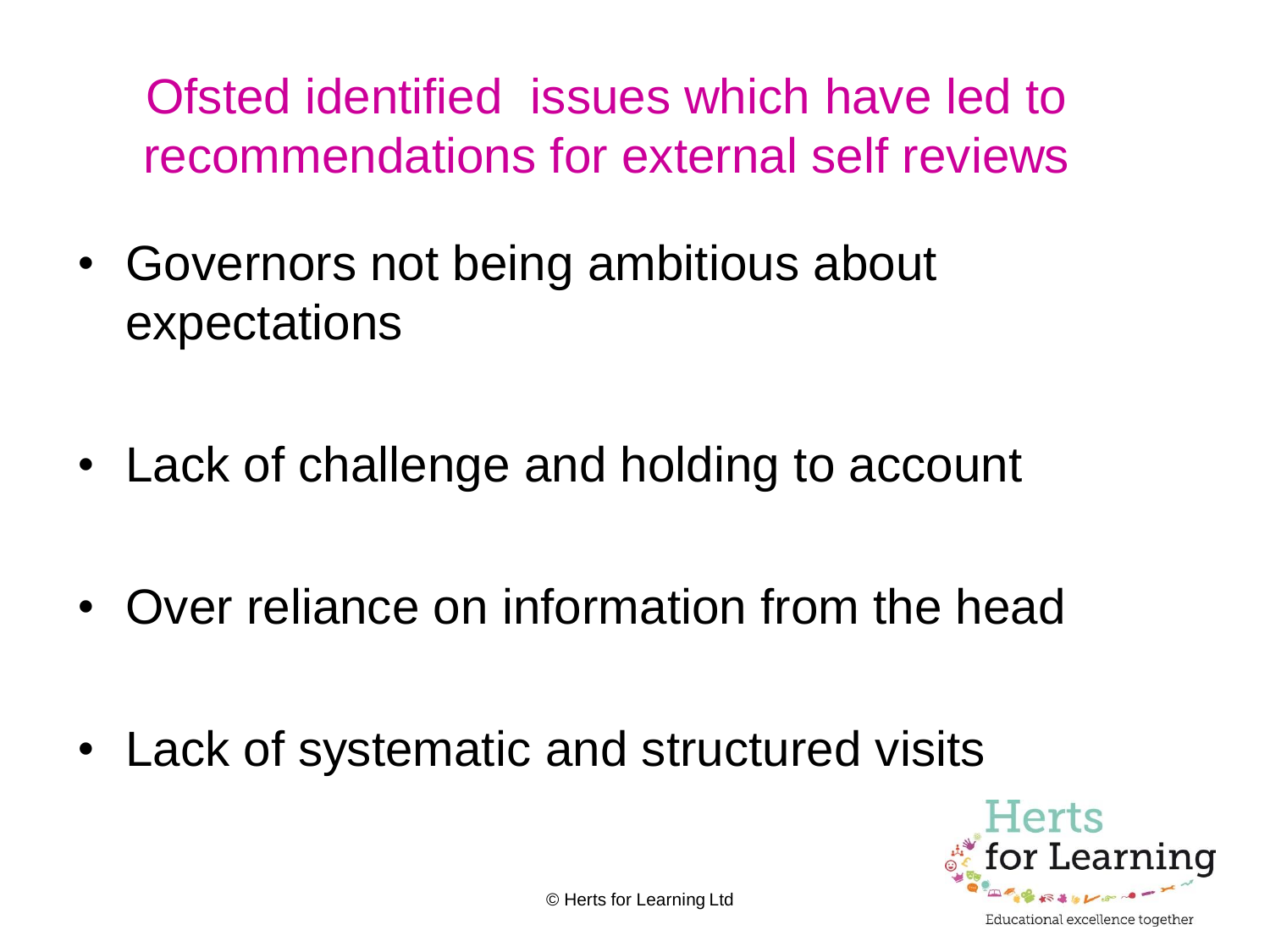#### and

- lack of engagement with school development planning
- limited role in monitoring and none of it *independent*
- limited understanding of data and school quality

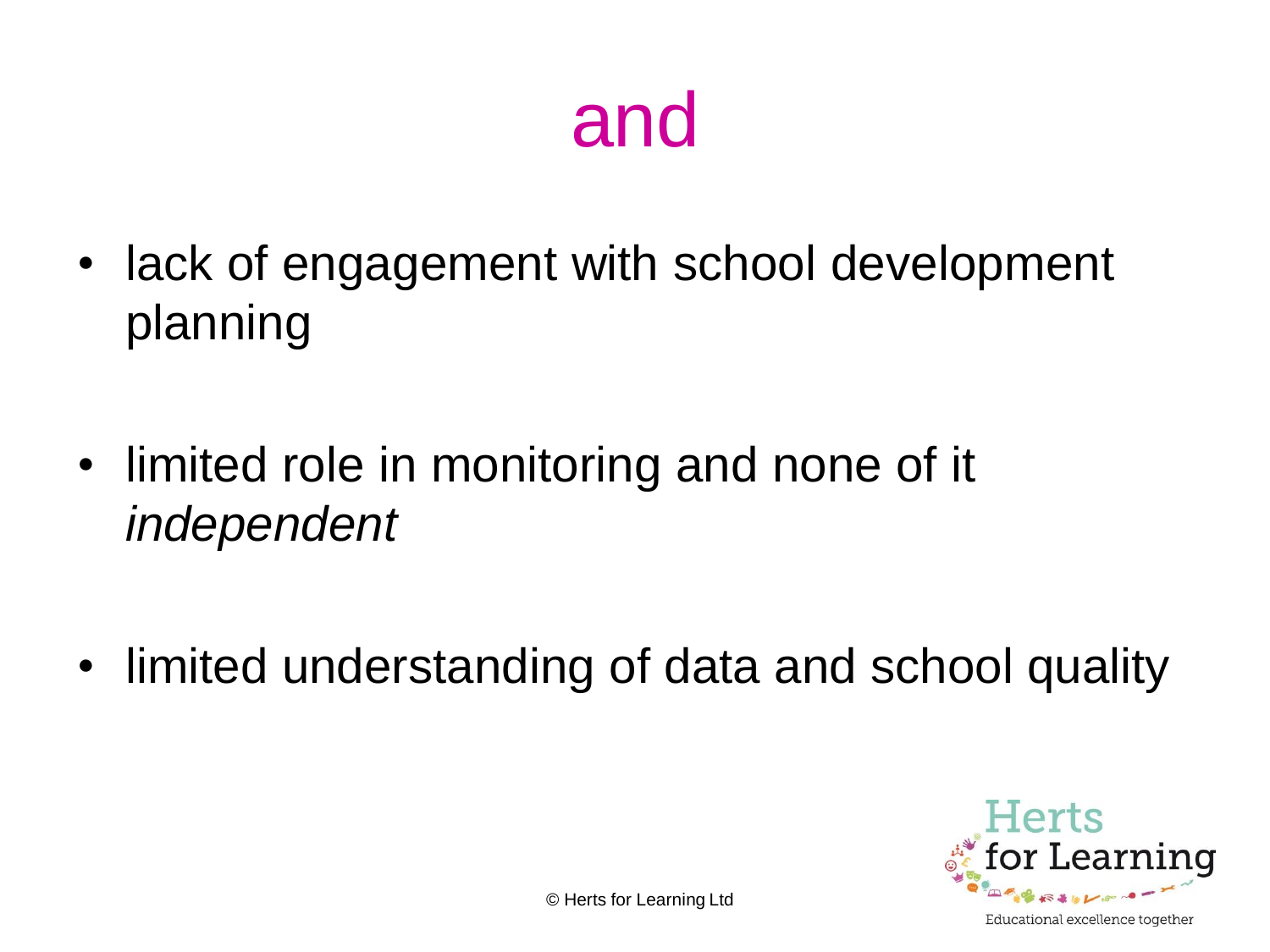## **Developmental**

- Not inspection by another name
- Supportive, but robust
- Independent and honest

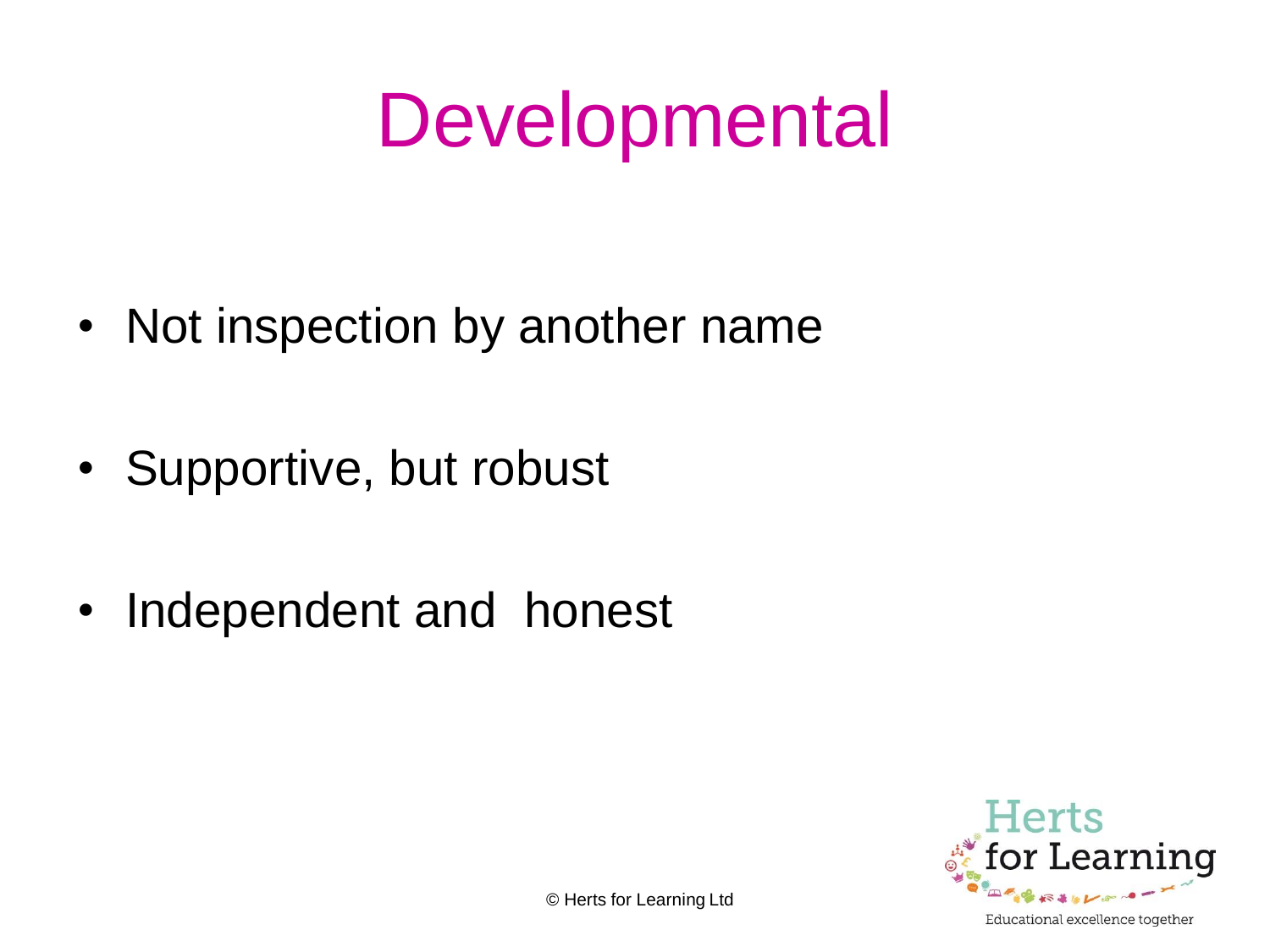## Review phases

- December 2012 March 2014 31 reviews
- 9 areas of governance initially
- April 2014 March 2015 27 reviews
- Modified the questionnaire to change from 5 columns to 4 and added Miscellaneous section



© Herts for Learning Ltd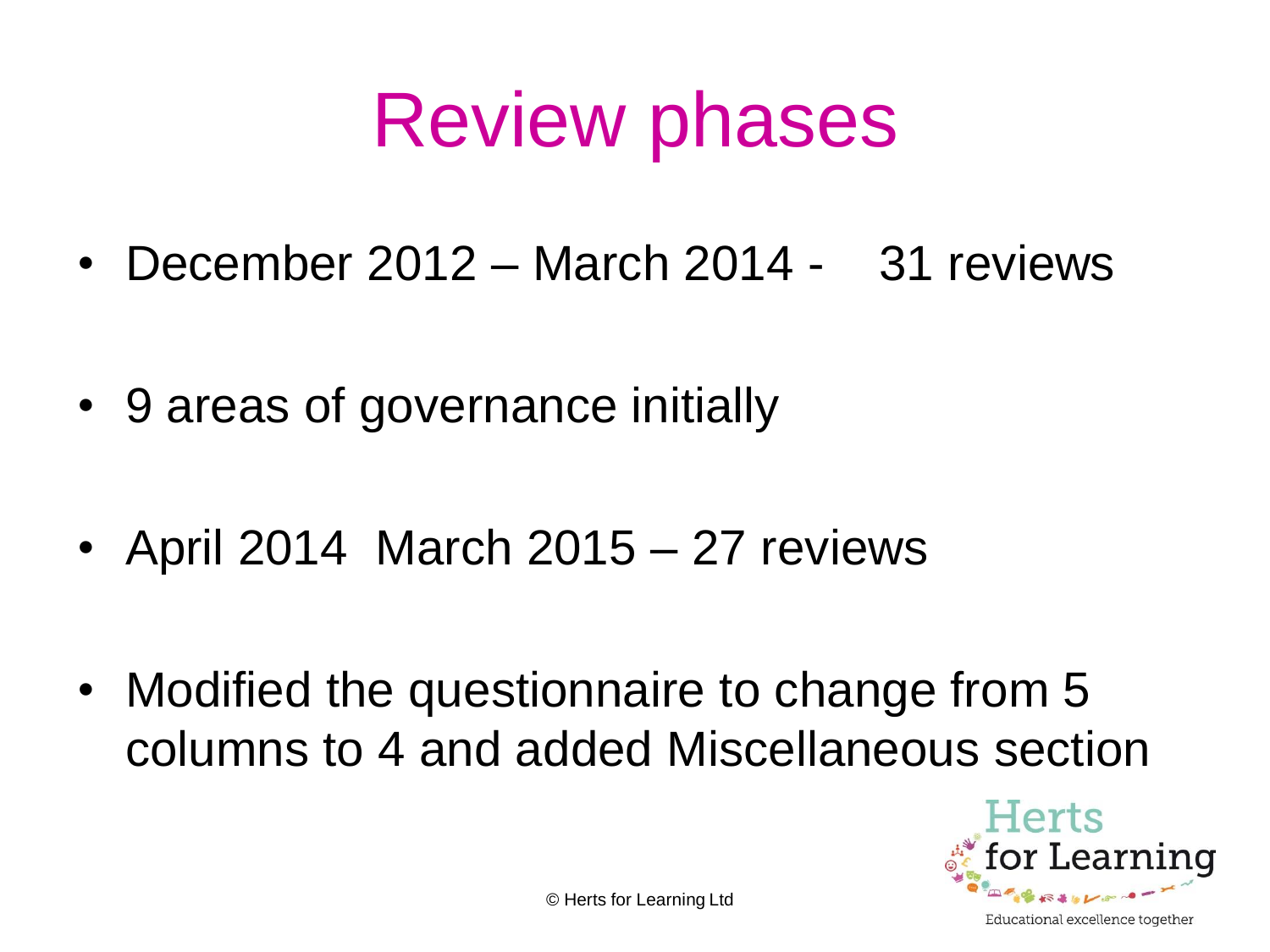# Findings

- Most have 2 **high priority** and 2 **medium priority.**
- Some have more areas of high priority, reflecting various characteristics of the governing body
- Flat profiles little, or no, variation in scores
- Professional judgement of the External Reviewer
- Some schools have identified areas of strength
- Not 360 of all achievements

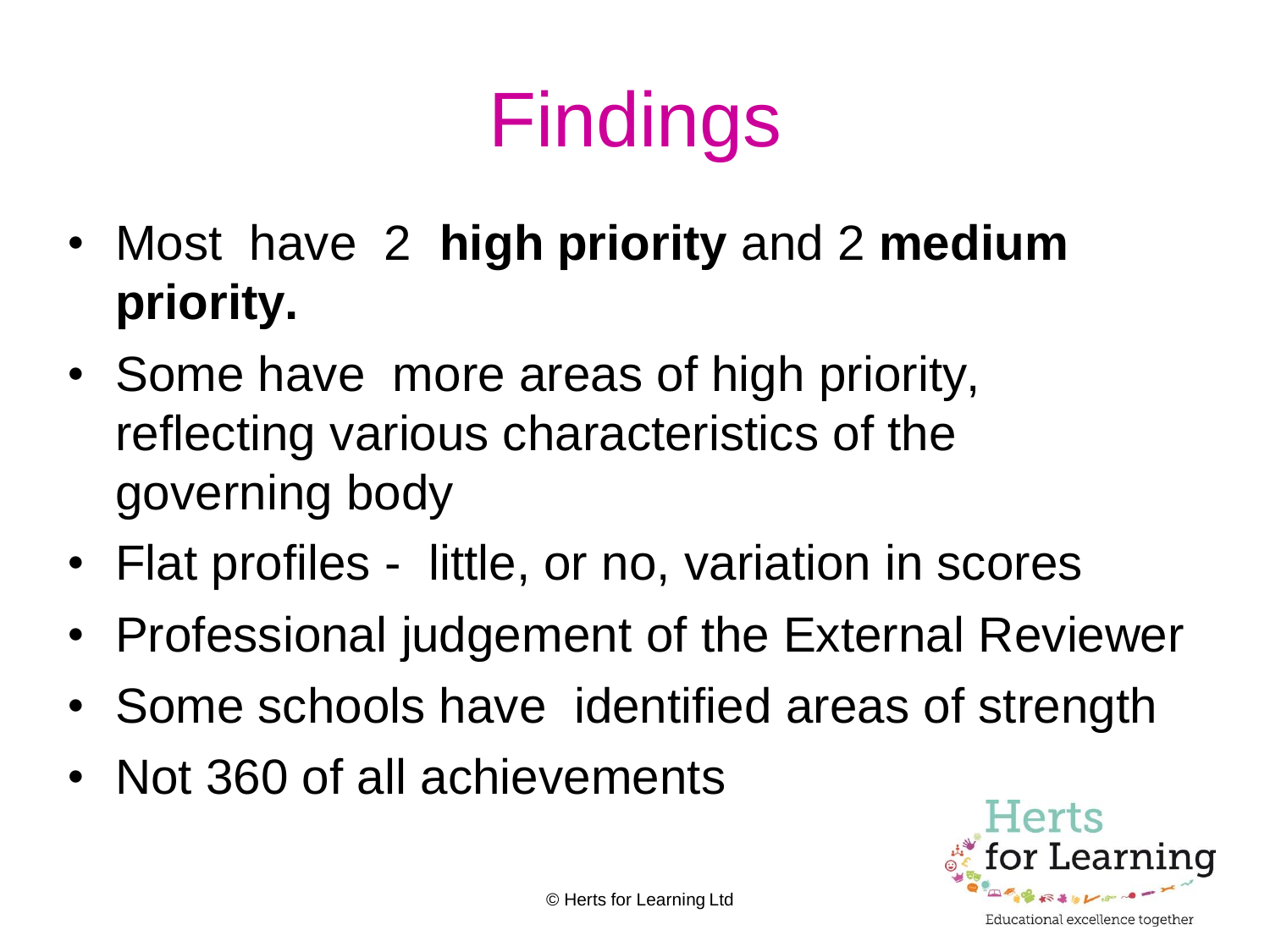#### December 2012- March 2014-31

| <b>Points</b> | 1               | 2                                     | 3                                   | $\overline{4}$                                            | 5                                        | 6                               | 7                                                  | 8              | 9                    | <b>Totals</b>   |
|---------------|-----------------|---------------------------------------|-------------------------------------|-----------------------------------------------------------|------------------------------------------|---------------------------------|----------------------------------------------------|----------------|----------------------|-----------------|
| Gov           | <b>Strategy</b> | <b>GB</b><br><b>Effective</b><br>ness | Support<br>School<br>Leader<br>ship | Holdi<br>ng the<br><b>Execut</b><br>ive to<br>accou<br>nt | Perform<br>ance<br><b>Manage</b><br>ment | Financi<br>al<br>Manage<br>ment | <b>GB</b><br><b>Statut</b><br>ory<br><b>Duties</b> | Engage<br>ment | Pupil<br>Premi<br>um |                 |
| Red           | 6               | $\mathbf{1}$                          | 2                                   | 6                                                         | $\overline{7}$                           | $\mathbf 1$                     | 10                                                 | 6              | 8                    | 47              |
| Amber         | 1               | $\mathbf 1$                           | 3                                   | 2                                                         | $\overline{4}$                           | 1                               | $\overline{4}$                                     | $\mathbf{3}$   | $\overline{4}$       | 23              |
| Green         |                 | 1                                     | ٠                                   |                                                           |                                          | $\overline{2}$                  | 1                                                  |                | 1                    | $5\overline{)}$ |
| <b>Totals</b> | 7               | 3                                     | 5                                   | 8                                                         | 11                                       | $\overline{4}$                  | 15                                                 | 9              | 13                   |                 |



© Herts for Learning Ltd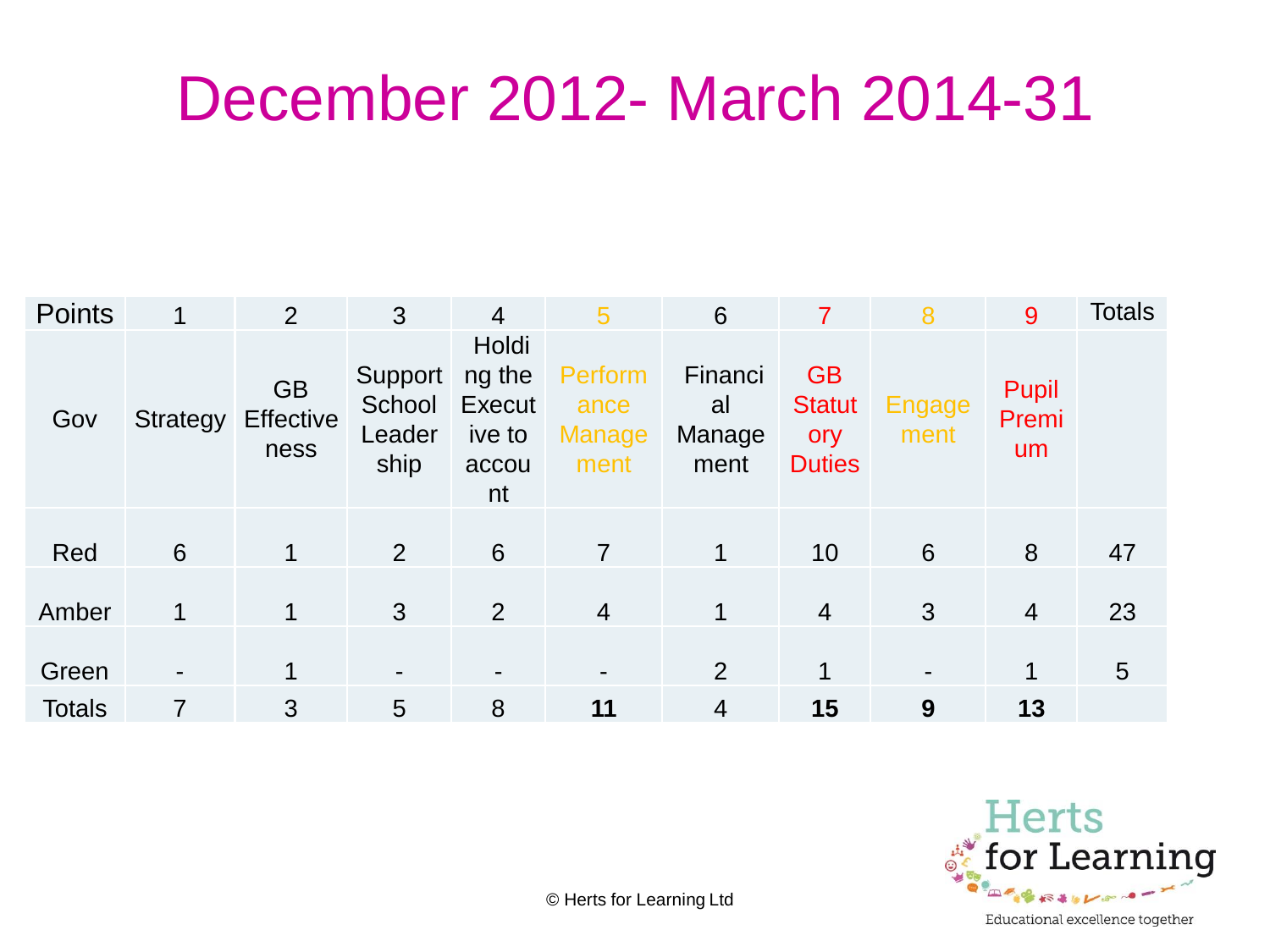## April 2014- March 2015 -27

| <b>Points</b> | 1                   | 2                                     | 3                                                | $\overline{4}$                                                   | $5\overline{)}$                          | $6\phantom{1}6$                 | $\overline{7}$                                     | 8              | 9                    | 10              | Tot |
|---------------|---------------------|---------------------------------------|--------------------------------------------------|------------------------------------------------------------------|------------------------------------------|---------------------------------|----------------------------------------------------|----------------|----------------------|-----------------|-----|
| Gov           | <b>Strateg</b><br>У | <b>GB</b><br><b>Effective</b><br>ness | <b>Suppor</b><br><b>School</b><br>Leader<br>ship | <b>Holdi</b><br>ng the<br><b>Execu</b><br>tive to<br>accou<br>nt | Perform<br>ance<br><b>Manage</b><br>ment | Financi<br>al<br>Manage<br>ment | <b>GB</b><br><b>Statut</b><br>ory<br><b>Duties</b> | Engage<br>ment | Pupil<br>Premi<br>um | Mi<br><b>SC</b> |     |
| Red           | 5                   | 6                                     | $5\overline{)}$                                  | 10                                                               | 14                                       | 2                               | $6\phantom{1}6$                                    | 9              | 2                    | $\mathbf{3}$    | 62  |
| Amber         | $6\phantom{1}6$     | 6                                     | 10                                               | 5                                                                | 8                                        | 9                               | 1                                                  | 9              | 8                    | 1               | 63  |
| Green         | 1                   |                                       |                                                  | 1                                                                |                                          | $\overline{2}$                  | $\overline{4}$                                     | 2              | 2                    | 2               | 14  |
| <b>Totals</b> | 12                  | 12                                    | 15                                               | 16                                                               | 22                                       | 13                              | 11                                                 | 20             | 12                   | $6\phantom{1}6$ |     |

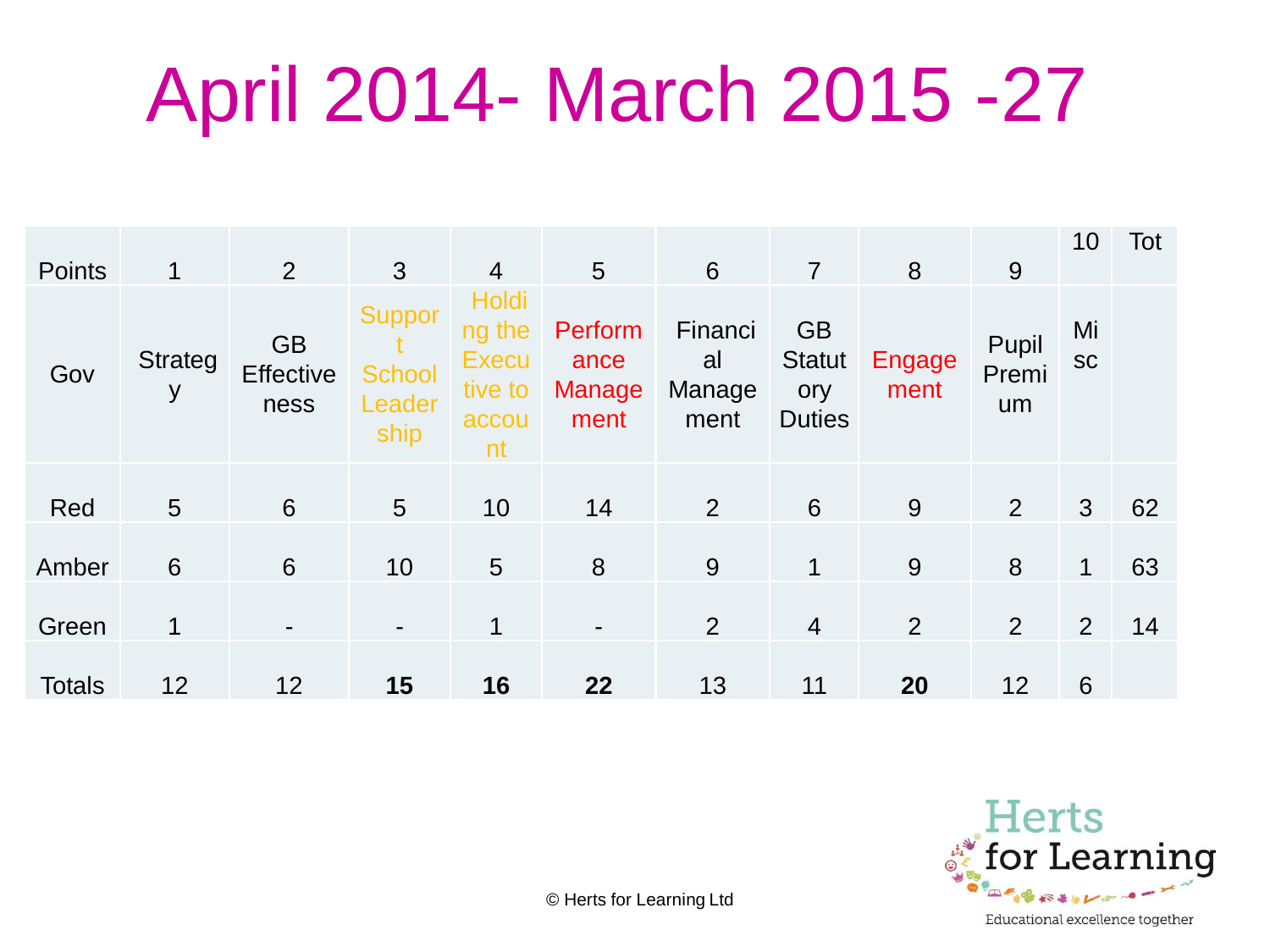## New Framework

- 1. Ensuring clarity of vision, ethos and strategic direction
- 2. Holding the headteacher to account for the educational performance of the school and its pupils
- 3. Overseeing the financial performance of the school and making sure its money is well spent
- 4. Effective governance practice

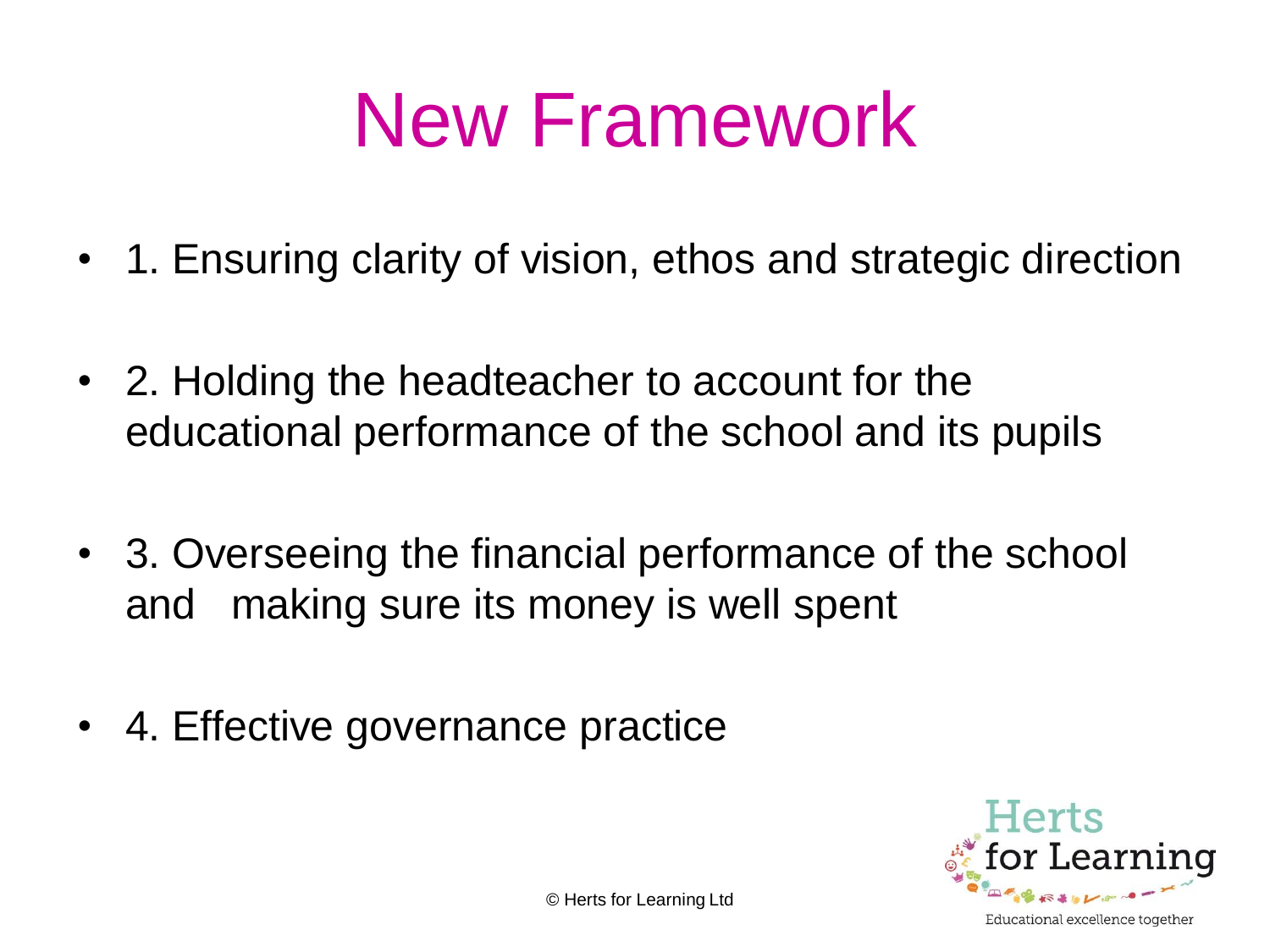## Revised process

- Same link to HFL through Kathy Dunnett
- Reviewer contacts you directly
- Short questionnaire sent out electronically to all governors
- Review meeting facilitated by Leader of Governanceto include Chair, HT, and any significant others.
- Appraisal of documentation

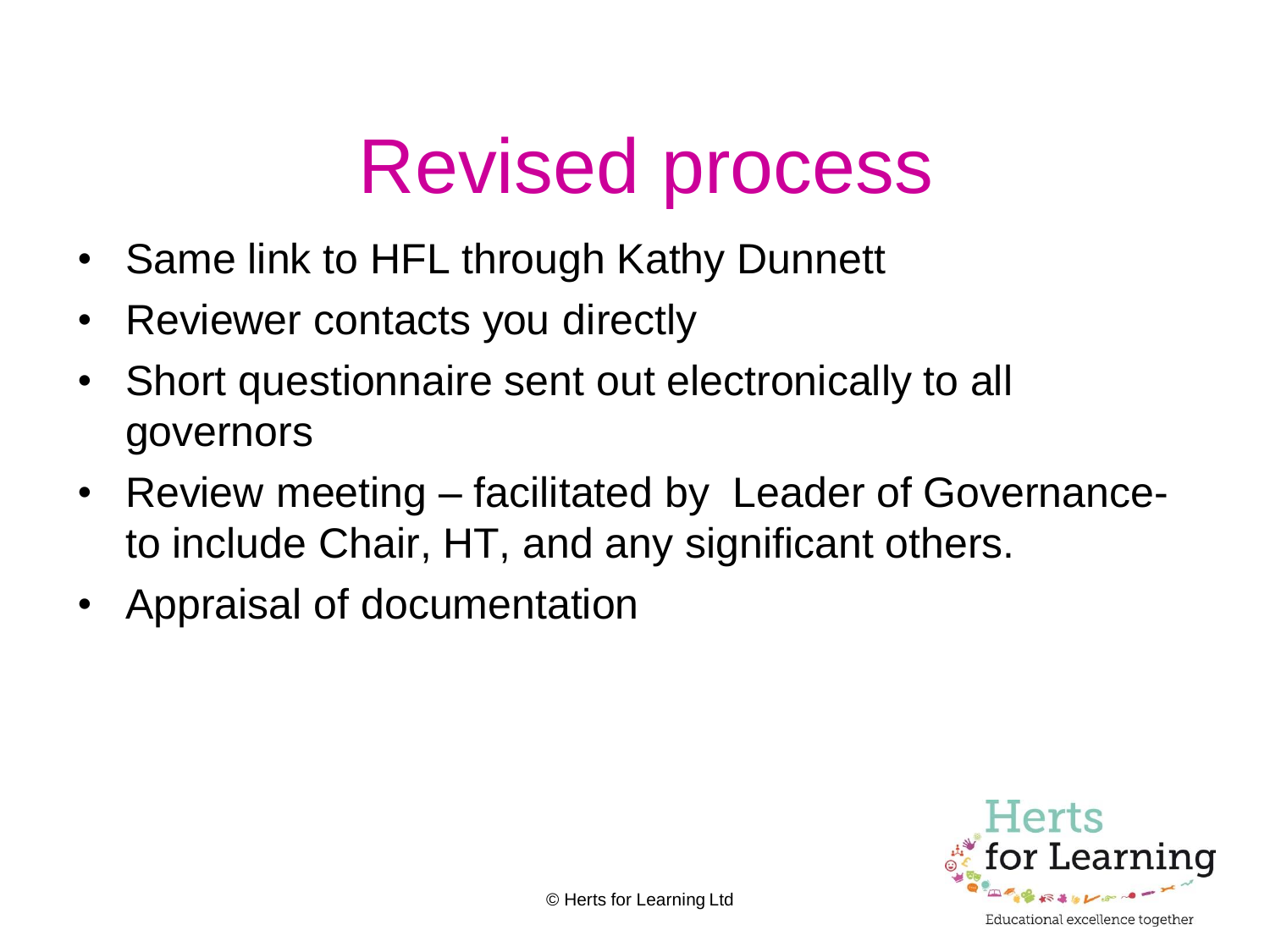## Process continued

- Facilitated discussion based on draft action plan and report
- QA by HFL- moderation process
- Written report and action plan finalised And
- Progress and Impact Review PIR

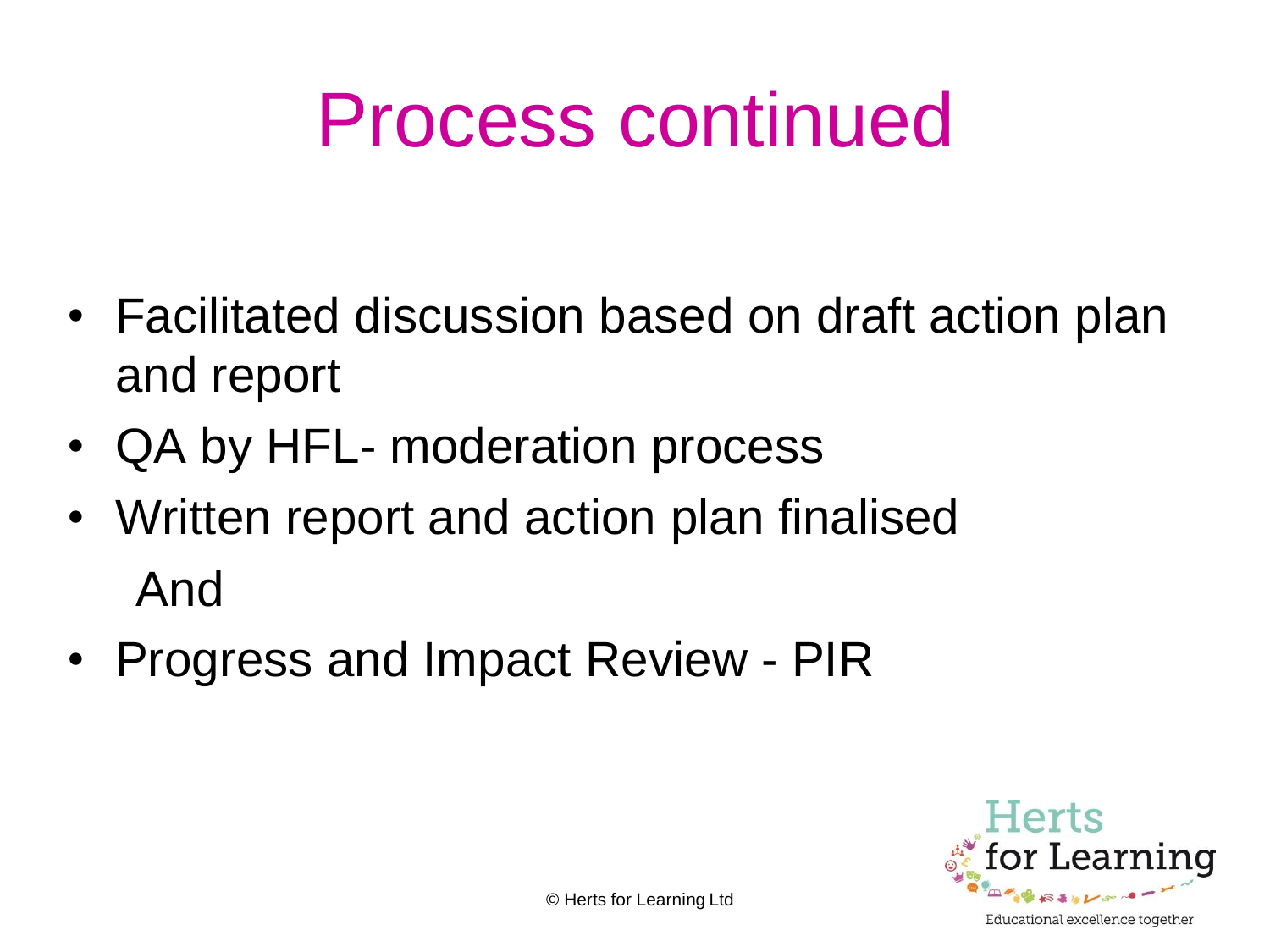# Getting a review

- Ofsted/HMI recommendation- Governance team will try to arrange quickly, so it is time sensitive to next visit
- Your choice, or recommended by Governance Officer, Improvement Partner or Leader of Governance (mentoring role)- Governance team will try to get the process completed within two months.

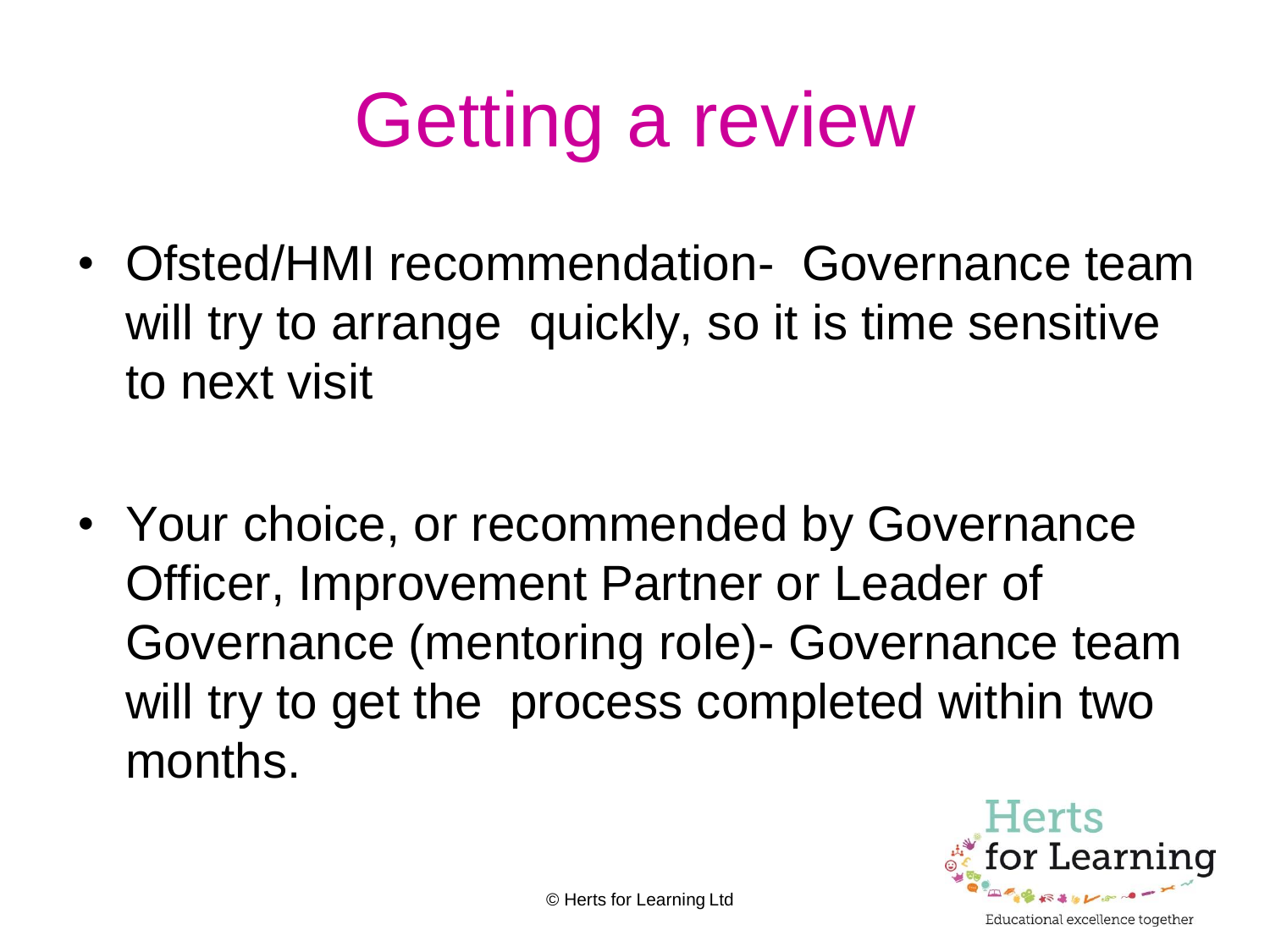# From April 2015 - cost

- NCTL recommends £1,000-£1,500
- All Herts schools, regardless of status charged £845 or £795 if they subscribe to training.
- Potential for some discretion- Ofsted request and very small school (under 100), or if funds very tight- perhaps bid to SCC fund.
- Must negotiate with Governance.